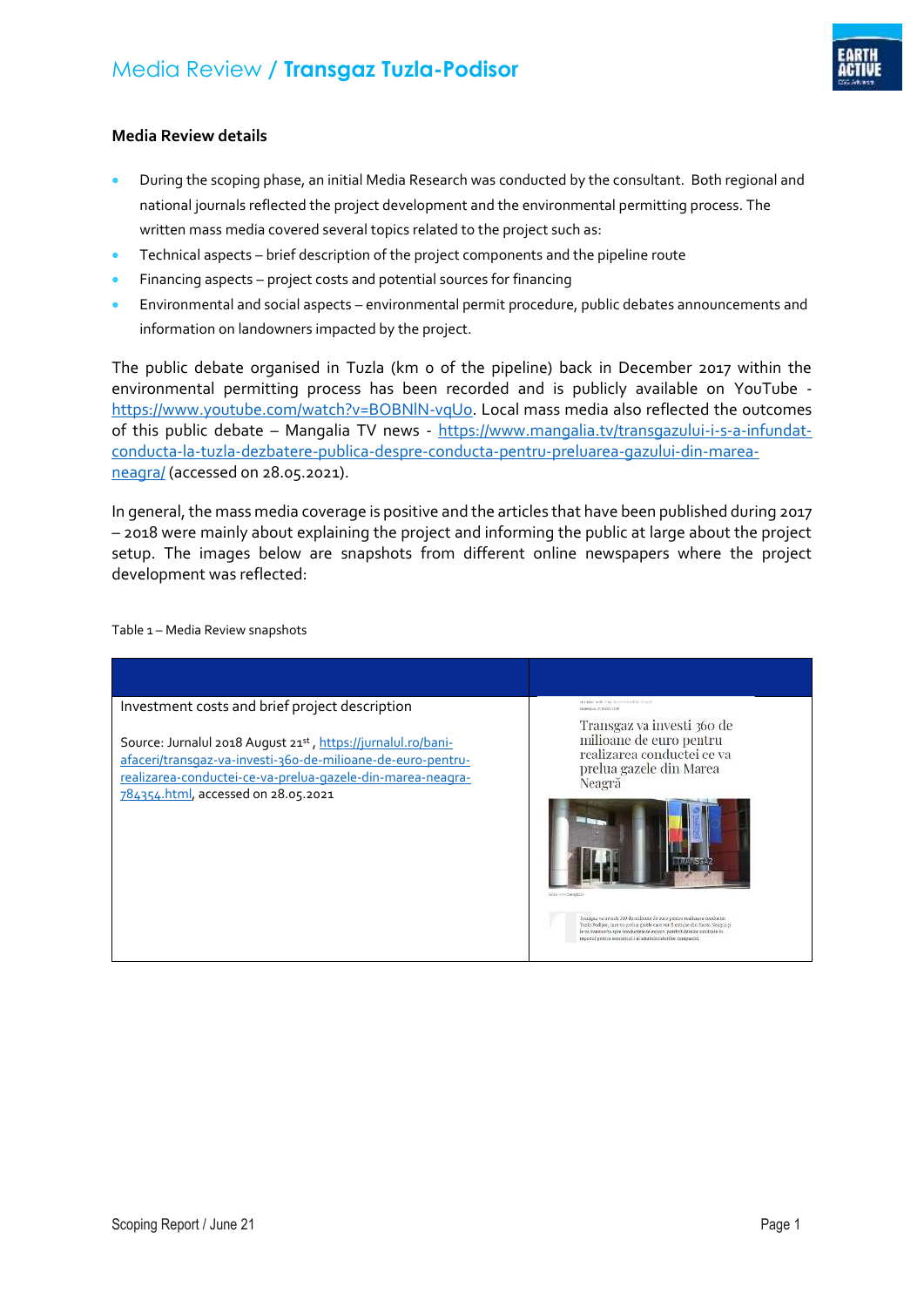## Media Review **/ Transgaz Tuzla-Podisor**



Transgaz a cerut acord de mediu pentru conducta care va<br>prelua gazele din Marea Neagră de la țărm din Tuzla Environmental permit procedure was reflected in several local and national newspapers, especially when announcing the **PS** public debates. Sources: Profit, https://www.profit.ro/povesti-cuprofit/energie/transgaz-a-cerut-acord-de-mediu-pentruconducta-care-va-prelua-gazele-din-marea-neagra-de-latarm-din-tuzla-16651231 Exproprieri în județul Constanța, pentru proiectul<br>"Conducta Țărmul Mării Negre - Podișor". Cine<br>este pe listă (I) Information on land occupancy and the official governmental decision relate to this topic were also published both at national and regional level. For example, in Constanta County,  $-$  700 0000  $-$ **NEW YORK** the list of impacted persons was published in one of the local newspapers. Sources: ZIUA de Constanta Financial intelligence, April 2020 [https://financialintelligence.ro/ministerul-mediului](https://financialintelligence.ro/ministerul-mediului-proiect-de-hg-privind-aprobarea-ocuparii-temporare-de-catre-transgaz-a-unui-teren-de-20083-pentru-conducta-de-transport-gaze-naturale-tarmul-marii-negre-podiso/)[proiect-de-hg-privind-aprobarea-ocuparii-temporare-de](https://financialintelligence.ro/ministerul-mediului-proiect-de-hg-privind-aprobarea-ocuparii-temporare-de-catre-transgaz-a-unui-teren-de-20083-pentru-conducta-de-transport-gaze-naturale-tarmul-marii-negre-podiso/)[catre-transgaz-a-unui-teren-de-20083-pentru-conducta](https://financialintelligence.ro/ministerul-mediului-proiect-de-hg-privind-aprobarea-ocuparii-temporare-de-catre-transgaz-a-unui-teren-de-20083-pentru-conducta-de-transport-gaze-naturale-tarmul-marii-negre-podiso/)[de-transport-gaze-naturale-tarmul-marii-negre-podiso/,](https://financialintelligence.ro/ministerul-mediului-proiect-de-hg-privind-aprobarea-ocuparii-temporare-de-catre-transgaz-a-unui-teren-de-20083-pentru-conducta-de-transport-gaze-naturale-tarmul-marii-negre-podiso/) accessed on 28.05.2021 **•** Ziua de Constanta January 2019, [https://www.ziuaconstanta.ro/stiri/deschidere](https://www.ziuaconstanta.ro/stiri/deschidere-editie/exproprieri-in-judetul-constanta-pentru-proiectul-conducta-tarmul-marii-negre-podisor-cine-este-pe-lista-i-681973.html)[editie/exproprieri-in-judetul-constanta-pentru-proiectul](https://www.ziuaconstanta.ro/stiri/deschidere-editie/exproprieri-in-judetul-constanta-pentru-proiectul-conducta-tarmul-marii-negre-podisor-cine-este-pe-lista-i-681973.html)[conducta-tarmul-marii-negre-podisor-cine-este-pe-lista-i-](https://www.ziuaconstanta.ro/stiri/deschidere-editie/exproprieri-in-judetul-constanta-pentru-proiectul-conducta-tarmul-marii-negre-podisor-cine-este-pe-lista-i-681973.html)[681973.html,](https://www.ziuaconstanta.ro/stiri/deschidere-editie/exproprieri-in-judetul-constanta-pentru-proiectul-conducta-tarmul-marii-negre-podisor-cine-este-pe-lista-i-681973.html) accessed on 28.12.2021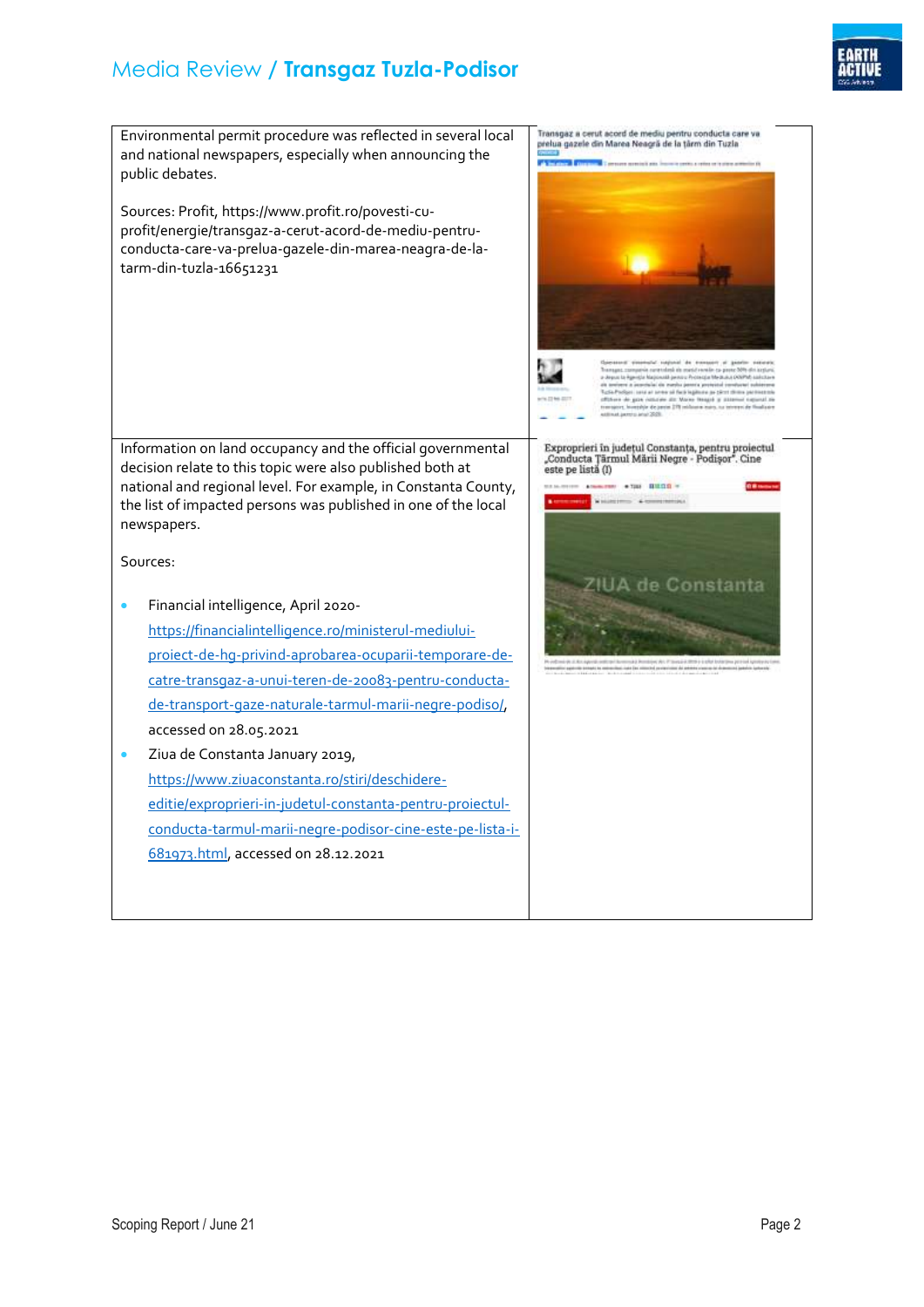## Media Review **/ Transgaz Tuzla-Podisor**



High officials from Romania expressed their support for the project Orban: Conducta Tuzla-Podisor va asigura Source: Financial Intelligence August, 14<sup>th</sup> 2020 conectarea la BRUA, la [https://financialintelligence.ro/orban-conducta-tuzla-podisor](https://financialintelligence.ro/orban-conducta-tuzla-podisor-va-asigura-conectarea-la-brua-la-sistemul-national-si-european-de-transport-a-gazului-natural-care-urmeaza-sa-fie-extras-din-marea-neagra/)sistemul national si [va-asigura-conectarea-la-brua-la-sistemul-national-si](https://financialintelligence.ro/orban-conducta-tuzla-podisor-va-asigura-conectarea-la-brua-la-sistemul-national-si-european-de-transport-a-gazului-natural-care-urmeaza-sa-fie-extras-din-marea-neagra/)european de transport, a gazului natural care [european-de-transport-a-gazului-natural-care-urmeaza-sa](https://financialintelligence.ro/orban-conducta-tuzla-podisor-va-asigura-conectarea-la-brua-la-sistemul-national-si-european-de-transport-a-gazului-natural-care-urmeaza-sa-fie-extras-din-marea-neagra/)urmează să fie extras din [fie-extras-din-marea-neagra/,](https://financialintelligence.ro/orban-conducta-tuzla-podisor-va-asigura-conectarea-la-brua-la-sistemul-national-si-european-de-transport-a-gazului-natural-care-urmeaza-sa-fie-extras-din-marea-neagra/) accessed on 28.05.2021 Marea Neagră Information related to the associated facility – the investments on gas extraction from Black Sea – have been published especially in the last 2 years when one of the investors decided to withdraw and the Romanian authorities are considering acquiring the shares of this company. Ministrul Energiei: Romgaz vrea să preia 50%<br>din perimetrul de gaze Neptun Deep din Sources: Marea Neagră, deținut în prezent de<br>ExxonMobil / Compania americană și-a anunțat anul trecut intenția de a se retrage G4Media, October 30, 2020 din România [https://www.g4media.ro/ministrul-energiei-romgaz-vrea](https://www.g4media.ro/ministrul-energiei-romgaz-vrea-sa-preia-50-din-perimetrul-de-gaze-neptun-deep-din-marea-neagra-detinut-in-prezent-de-exxonmobil-compania-americana-si-a-anuntat-anul-trecut-intentia-de-a-se-retrage.html)[sa-preia-50-din-perimetrul-de-gaze-neptun-deep-din](https://www.g4media.ro/ministrul-energiei-romgaz-vrea-sa-preia-50-din-perimetrul-de-gaze-neptun-deep-din-marea-neagra-detinut-in-prezent-de-exxonmobil-compania-americana-si-a-anuntat-anul-trecut-intentia-de-a-se-retrage.html)[marea-neagra-detinut-in-prezent-de-exxonmobil](https://www.g4media.ro/ministrul-energiei-romgaz-vrea-sa-preia-50-din-perimetrul-de-gaze-neptun-deep-din-marea-neagra-detinut-in-prezent-de-exxonmobil-compania-americana-si-a-anuntat-anul-trecut-intentia-de-a-se-retrage.html)[compania-americana-si-a-anuntat-anul-trecut-intentia](https://www.g4media.ro/ministrul-energiei-romgaz-vrea-sa-preia-50-din-perimetrul-de-gaze-neptun-deep-din-marea-neagra-detinut-in-prezent-de-exxonmobil-compania-americana-si-a-anuntat-anul-trecut-intentia-de-a-se-retrage.html)[de-a-se-retrage.html,](https://www.g4media.ro/ministrul-energiei-romgaz-vrea-sa-preia-50-din-perimetrul-de-gaze-neptun-deep-din-marea-neagra-detinut-in-prezent-de-exxonmobil-compania-americana-si-a-anuntat-anul-trecut-intentia-de-a-se-retrage.html) accessed on 28.05.2021 Jurnal July 2017 - [https://jurnalul.ro/bani](https://jurnalul.ro/bani-afaceri/economia/conducta-transgaz-de-la-marea-neagra-distruge-plaja-virgina-de-la-tuzla-746917.html)[afaceri/economia/conducta-transgaz-de-la-marea](https://jurnalul.ro/bani-afaceri/economia/conducta-transgaz-de-la-marea-neagra-distruge-plaja-virgina-de-la-tuzla-746917.html)[neagra-distruge-plaja-virgina-de-la-tuzla-746917.html](https://jurnalul.ro/bani-afaceri/economia/conducta-transgaz-de-la-marea-neagra-distruge-plaja-virgina-de-la-tuzla-746917.html) information that is not accurate since it informs people that Transgaz pipeline will destroy the beach in Tuzla, which is not the case. Information on selection process and the selected company for the construction works for the pipeline Source: Romania Libera February 23rd 2021, [https://romania.europalibera.org/a/conducta-c%C4%83tre](https://romania.europalibera.org/a/conducta-c%C4%83tre-europa-a-gazului-din-marea-neagr%C4%83-cost%C4%83-rom%C3%A2nia-1-6-miliarde-de-lei-banii-vor-ajunge-%C3%AEn-turcia-/31117945.html)[europa-a-gazului-din-marea-neagr%C4%83-cost%C4%83](https://romania.europalibera.org/a/conducta-c%C4%83tre-europa-a-gazului-din-marea-neagr%C4%83-cost%C4%83-rom%C3%A2nia-1-6-miliarde-de-lei-banii-vor-ajunge-%C3%AEn-turcia-/31117945.html) [rom%C3%A2nia-1-6-miliarde-de-lei-banii-vor-ajunge-](https://romania.europalibera.org/a/conducta-c%C4%83tre-europa-a-gazului-din-marea-neagr%C4%83-cost%C4%83-rom%C3%A2nia-1-6-miliarde-de-lei-banii-vor-ajunge-%C3%AEn-turcia-/31117945.html) [%C3%AEn-turcia-/31117945.html,](https://romania.europalibera.org/a/conducta-c%C4%83tre-europa-a-gazului-din-marea-neagr%C4%83-cost%C4%83-rom%C3%A2nia-1-6-miliarde-de-lei-banii-vor-ajunge-%C3%AEn-turcia-/31117945.html) accessed on 28.05.2021nia turcă Kaliyon a clatiant licitatia peninu execuția Compans terra sua por a margor a energía person execução consumos prin care ge<br>extreme do Marco Neagot se poi no quage lo carele neadleilles, das pi ale energes<br>Pontivit unar documente oficiale consultate de Daropa Liberti Accord de stribule à contramdul de esemple el Candureri de resupert gue<br>accorde Termul Máriz Negre - Podiper a fint publicat pe giatierras publicit de<br>achierátiquidities (1953) francs, 28 februarie. Firma turcil Kalyan Insant Sanayi ve Truoret Ausreim Sizketi va primi Lei de miliarde de lei pontra a construi conducta prin care Roenleia intemponenză al transpo<br>retenua națională și europeană ganele iururale estense din Marea Neapă. Di